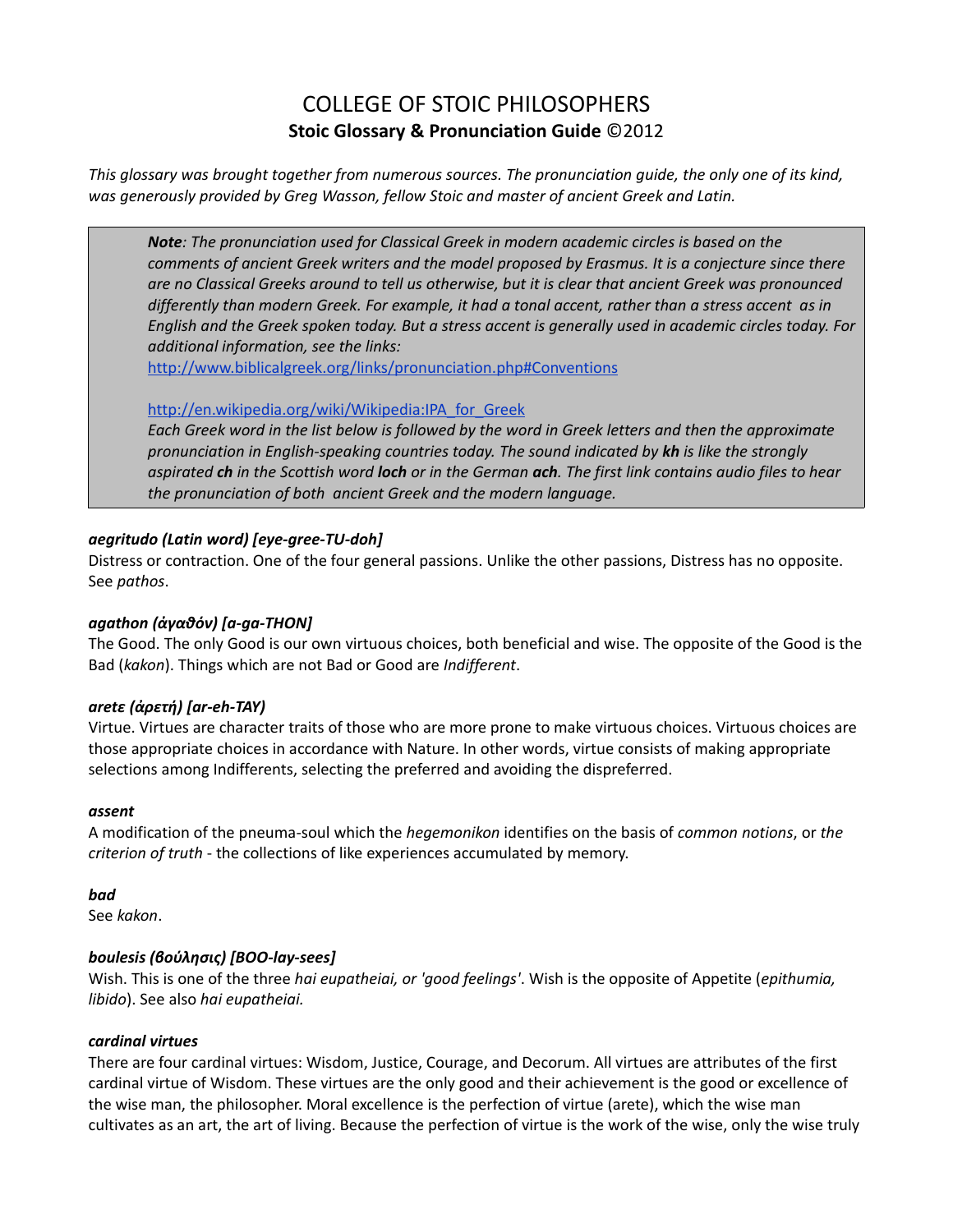know virtue. And, because virtue is the only good, it alone is sufficient for happiness (eudaimonia). All virtues are manifestations of knowledge, and the lack of knowledge, or ignorance is the cause of the lack of virtue, which is vice, or evil. See also the individual entries for each.

### *chara (χαρά) [khar-AH]*

Joy. This is one of the three *hai eupatheiai, or 'good feelings'*. Joy is the opposite of Pleasure (*hedone, laetitia*). See also *hai eupatheiai.*

*Chrysippus* **[cry-sip-us]** *(this is the pronunciation generally used in English academic circles)* Stoic philosopher

### *common notions*

Collections of like presentations, grouped in our minds by similarities.

### *courage*

The third *Cardinal Virtue*. The knowledge of what things are to be confronted. Two attributes are bravery (the management of fear) and boldness (vision and ambition). Its perfection is in facing and mastering what we fear.

### *crasis (κρᾶσις) [KRA-sees]*

The total blending that occurs between wine and water, and between the active and passive principles in matter.

### *criterion of truth*

The means by which the command center (hegemonikon) discerns which presentations (phantasia) are real or imaginary, and which are true or false. It does this by comparing immediate presentations with common notions.

### *daemon (δαίμων) [DIE-moan]*

Literally, the god or part of god within each human being. It may have denoted the rational self. Socrates had a *daemon* that he referred to many times. In classical times, the term was used to refer to a lesser deity.

### *decorum*

The fourth *Cardinal Virtue*. Although the fourth virtue is often referred to as 'temperance' the original word was *Sophrosyne*, which has no perfect translation, and is a much more inclusive word than temperance. *Sophrosyne* is the knowledge of self-control and how to be steadfast, including the regulation of appetites, emotions, and desires. It is also a dignified propriety or noble bearing in appearance, speech, and manners.

### *denotation*

The actual thing to which a word refers.

# *dispreferred*

The quality of an *Indifferent* such that it is inconsistent with Nature. See also, *Indifferent*.

*divine fire* See *Logos*.

*Doctrine of Preconception See "prolepsis"*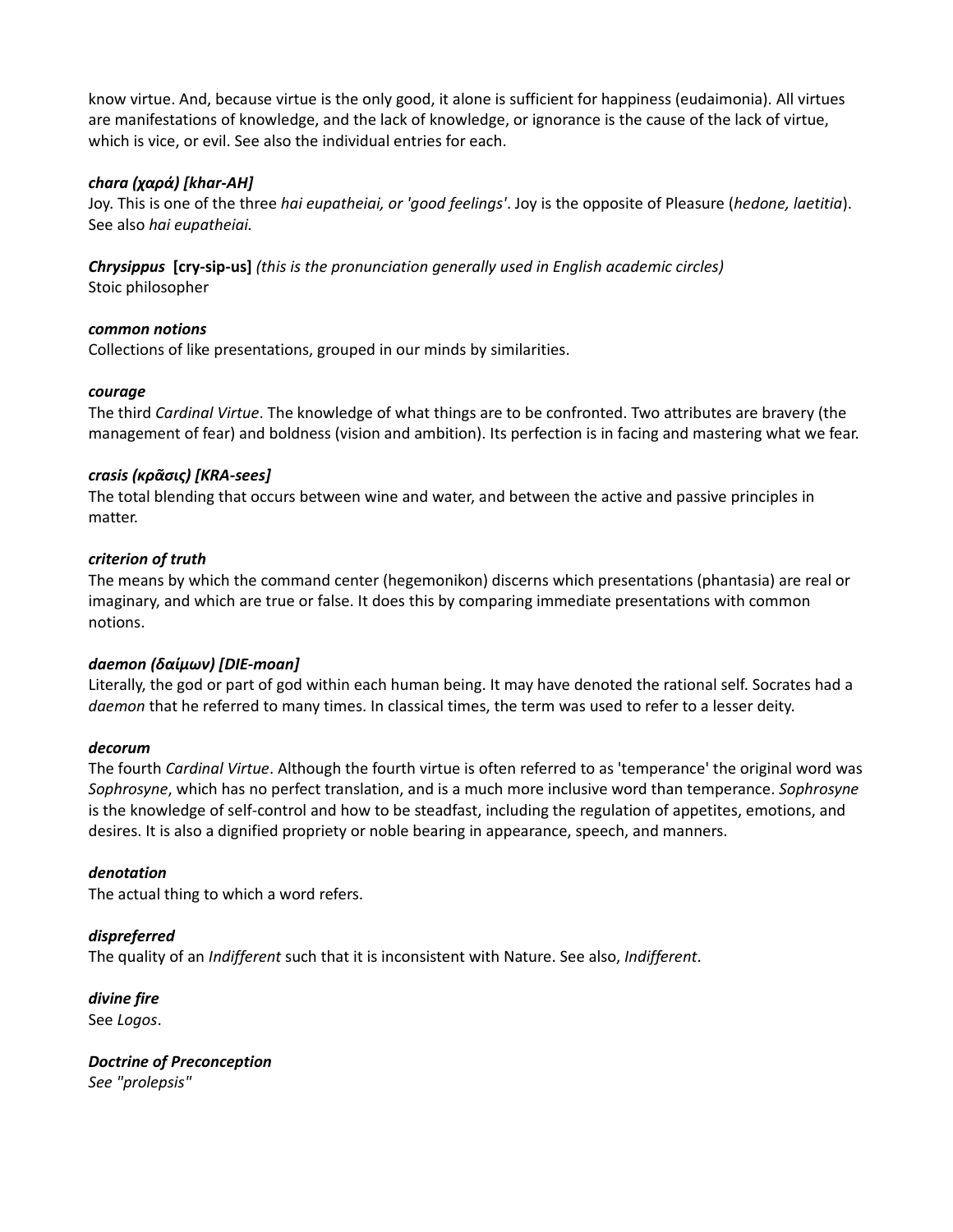# *ekpyrosis (ἐκπύρωσις) [ek-PURR-o-sees]*

The purifying fire of the *Logos* which periodically destroys the cosmos in a conflagration before it is reborn.

*Epictetus [Eh-peek-TEE-tus] (this is the pronunciation generally used in English academic circles) Stoic philosopher* 

### *epithumia (ἐπιθυμία) [eh-pee-thu-MEE-ah]*

Appetite or lust/swelling. One of the four general passions. See *pathos*.

#### *Eros*

*The creative force. Represented by the God of Love, Eros is that force which unifies opposites in order to create and recreate. We rationally perceive this force as love.*

### *eudaimonia (εὐδαιμονία) [ew-die-mo-NEE-ah]*

Happiness. This refers to what we would translate today as happiness independent of circumstance.

### *eulabeia (εὐλάβεια) [ew-LAH-bey-ah]*

Caution. This is one of the three *hai eupatheiai, or 'good feelings'*. Caution is the opposite of Fear (*phobos*). See also *hai eupatheiai.*

*Evil (vice) See kakon.*

*externals See Indifferent.*

*good See agathon.*

*good feelings, good passions See hai eupatheiai.*

### *hai eupatheiai (αἱ εὐπαθείαι) [high ew-pa-THAY-eye]*

The 'good passions' or 'good feelings'. The opposite of Passion (*pathos)*, these are the serene and reasonable actions of the soul in the good states. These are feelings that arise from true judgments about the Good (*agathon)* and the Bad (*kakon)*. They include: Joy (*chara*), Wish (*boulesis*), and Caution (*eulabeia*).

### *hedone (ἡδονή) [hay-doh-NAY]*

Pleasure or elation/delight. One of the four general passions. See *pathos*.

# *hegemonikon (ἡγεμονικόν) [hay-geh-mon-ee-KON]*

The command center of a human soul. That part which is capable of making choices. It has four essential abilities: presentation, impulse, assent, and reason (*Logos*).

### *hexis (ἕξις) [HEX-ees]*

Cohesive state. Bodies are held together by a two-way motion. Pneuma motion begins at the center of the object, simultaneously moving to the surface and back again producing an internal tension, *tonos,* that creates the cohesive state.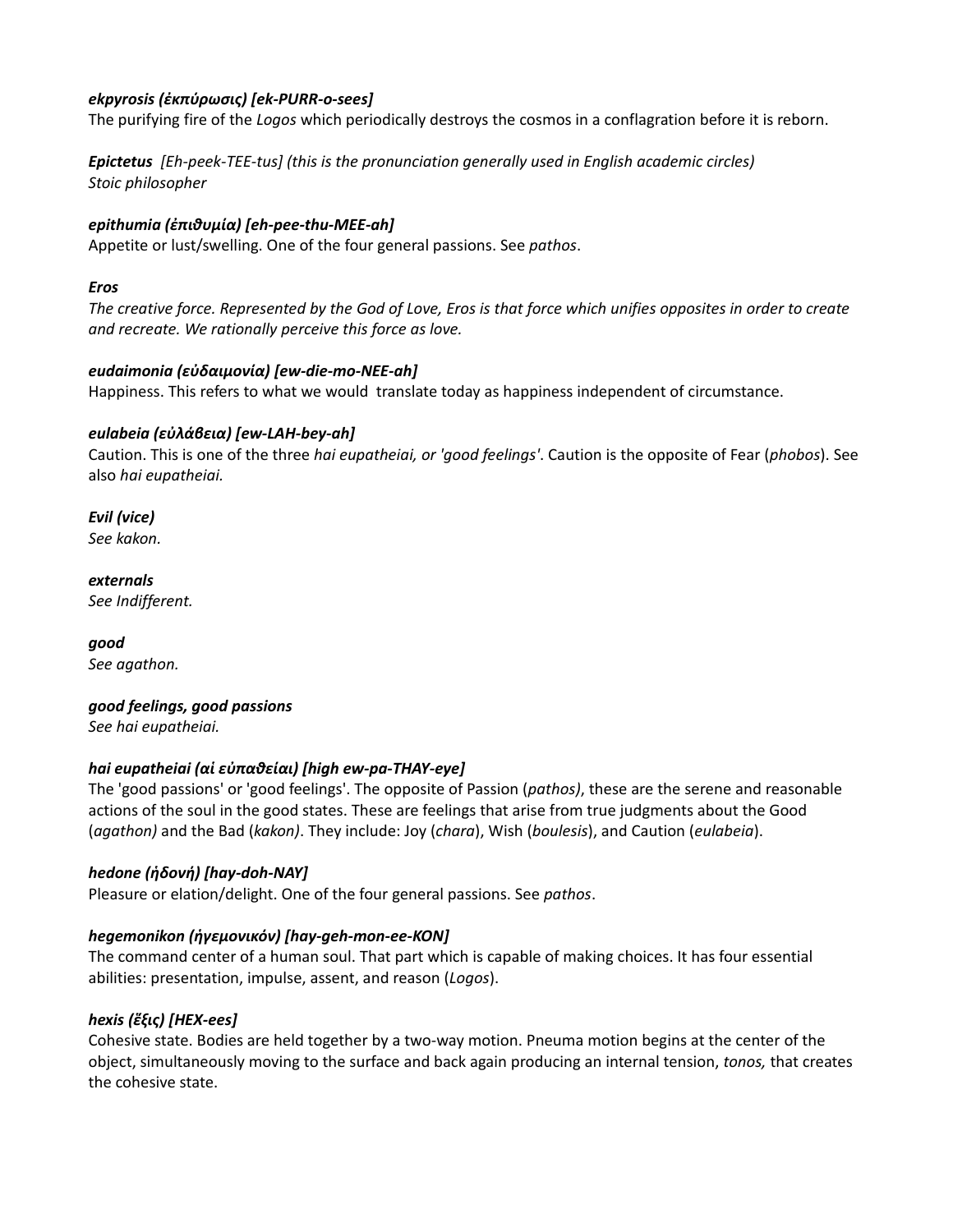# *hypomnemata* **(ὑπομνήματα) [hyp-om-NAY-mah-tah]**

Personal notes as found in the *Meditations* of Marcus Aurelius. Today we would call this 'journaling'.

### *impulse*

The instinctive movement of the soul toward that which appears to be beneficial, and away from that which appears to be harmful. All living animals are spurred to action by impulse.

### *incorporeal*

Those things which are not bodies. While corporeal bodies exist, incorporeal bodies subsist. Only a body, that which exists, can act and be acted upon. The incorporeal includes: *lekta* (the meaning of words), void (that infinite realm outside the cosmos and within which the cosmos exists), place (location), and time (only the present exists and is rationally divided into past and future to understand movement of the corporeal).

### *indifferent*

Things which are not within our control - externals, in the sense of being external to our will. Since the only Good (*agathon*) is our virtuous choice, and the only Bad (*kakon*) is our vicious choice, all other things are therefore in the category of things which are Indifferent. This refers, not to our attitude of indifference, but rather an objective quality of a thing as being indifferent to the Good or the Bad. Stoics do not attach themselves, their feelings, sense of value, or contentment to Indifferents. Among *Indifferents*, there are *Preferred Indifferents* (consistent with Nature), *Dispreferred Indifferents* (inconsistent with Nature), and *True Indifferents*.

### *justice*

The second *Cardinal Virtue*. Justice is the knowledge of how things are to be distributed, taking into account the fairness of each individual's interest when measured against every other interest in the prevention of harm and in the distribution of benefit.

### *kakon (κακόν) [kah-KON]*

The Bad. The only Bad is our own vicious (unvirtuous) choices, both harmful and unwise. The opposite of the Bad, is the Good (*agathon*). Things which are not Bad or Good are *Indifferent*.

# *katalepsis (κατάληψις) [ka-TAH-layp-sees]*

The process whereby the *hegemonikon* (command center) grasps or apprehends the presentation (*phantasia*), becoming cognizant of it. This is less than *knowledge* but comes after *assent*.

# *knowledge*

True understanding, possessed by none but the wise.

# *laetitia (Latin word) [lie-tee-tee-a]*

Pleasure or elation/delight. One of the four general passions. See *pathos*.

# *lekta (λεκτά) [lek-TAH]*

The incorporeal quality described as the meaning of words.

### *libido*

Appetite or lust/swelling. One of the four general passions. See *pathos*.

### *Logos*

An artistic fire, the *active principle*, creates as it expands pervading inert matter, the *passive principle*, and defining existence as an evolving, dynamic process. Logos is the Seminal Reason of creation, the past, present,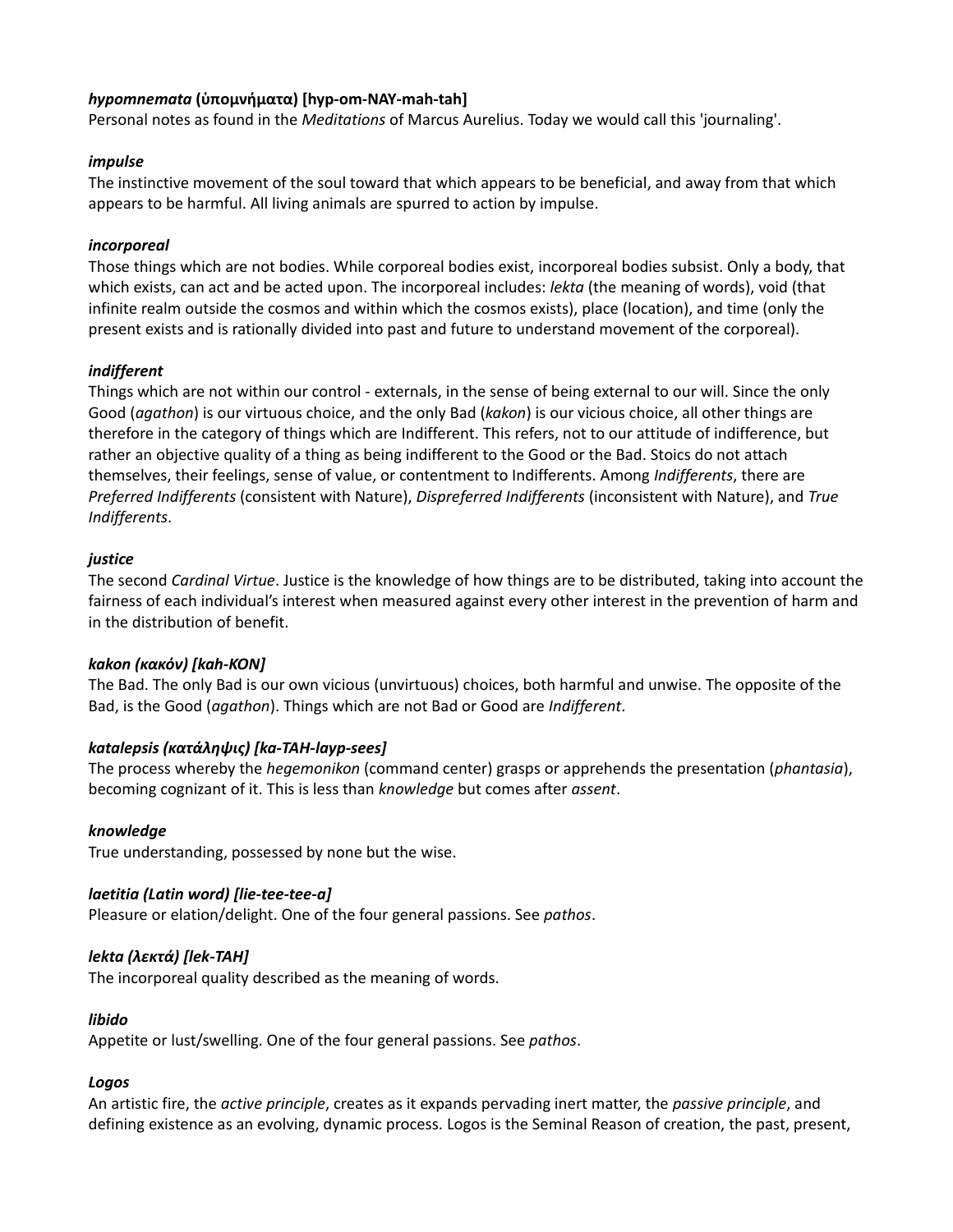and future of the cosmos existing in potential at the beginning. Just as the apple seed contains the intelligence to grow into a tree, so does the universe evolve from the seed of its intelligence at birth. This same quality in humans is what gives them the power of reason that animals lack.

### *lupe (λύπη) [lu-PAY]*

Distress or contraction. One of the four general passions. Unlike the other passions, Distress has no opposite. See *pathos*.

*Marcus Aurelius* **. . . .** (MARK-us A-REEL-ee-us) *(this is the pronunciation generally used in English academic circles) Roman emperor, Stoic philopher*

*mneme (μνήμη) [MNAY-may]*

memory work.

#### *noesis*

Thought. Rational presentation capable of human beings. Thoughts are corporeal physical states of the pneuma-soul which have the structure of language. Thought is related to three parts: (1) the Sign, (2) the Significate, and (3) the Denotation.

#### *oikeiosis (οἰκείωσις) [oy-KAY-o-sees]*

The Doctrine of Appropriation. This is the migration of our natural affinity for self to an affinity for others, extending outward to larger and larger circles: self, family, community, nation, world, etc.

#### *pathos*

Passion. The inappropriate feelings or enrapturing emotions. A form of mental illness or psychic disturbance, these emotions are a case of false judgments about the Good (agathon) and the Bad (kakon). The four general passions are distress (or contraction, lupe, aegritudo), fear (or shrinking, phobos), appetite (or lust/swelling, epithumia, libido), and pleasure (or elation/delight, hedone, laetitia). Their opposite are the Good Feelings or hai eupatheiai.

### *phantasia*

Presentations. The initial sensory impressions we experience.

### *phantastikon (φανταστικόν) [fan-tas-tee-KON]*

An imaginary presentation; dreams, fantasies, hallucinations. These are produced from the internal manipulation of the mental content of previously stored presentations (*phantasia*).

### *phobos (φόβος) [FOH-boss]*

Fear or shrinking. One of the four general passions. See *pathos*.

### *phusis (φύσις) [FU-sees]*

That quality that, when mixed with a body that is cohesive (*hexis*), makes the body organic. Bodies with only hexis and phusis grow and reproduce, but have no cognitive ability.

### *pneuma (πνεῦμα) [PNEW-mah]*

Air, the Divine Breath that enters, defines, and rules inert matter produces an internal tension (*tonos)* by moving from the center of an object to its surface, then returning to its center again. Pneuma is the World Soul that pervades and directs the cosmos just as it pervades and directs a material body with a human soul *(pneuma psychikon*) extending a spark of divine reason, the Logos, to human kind.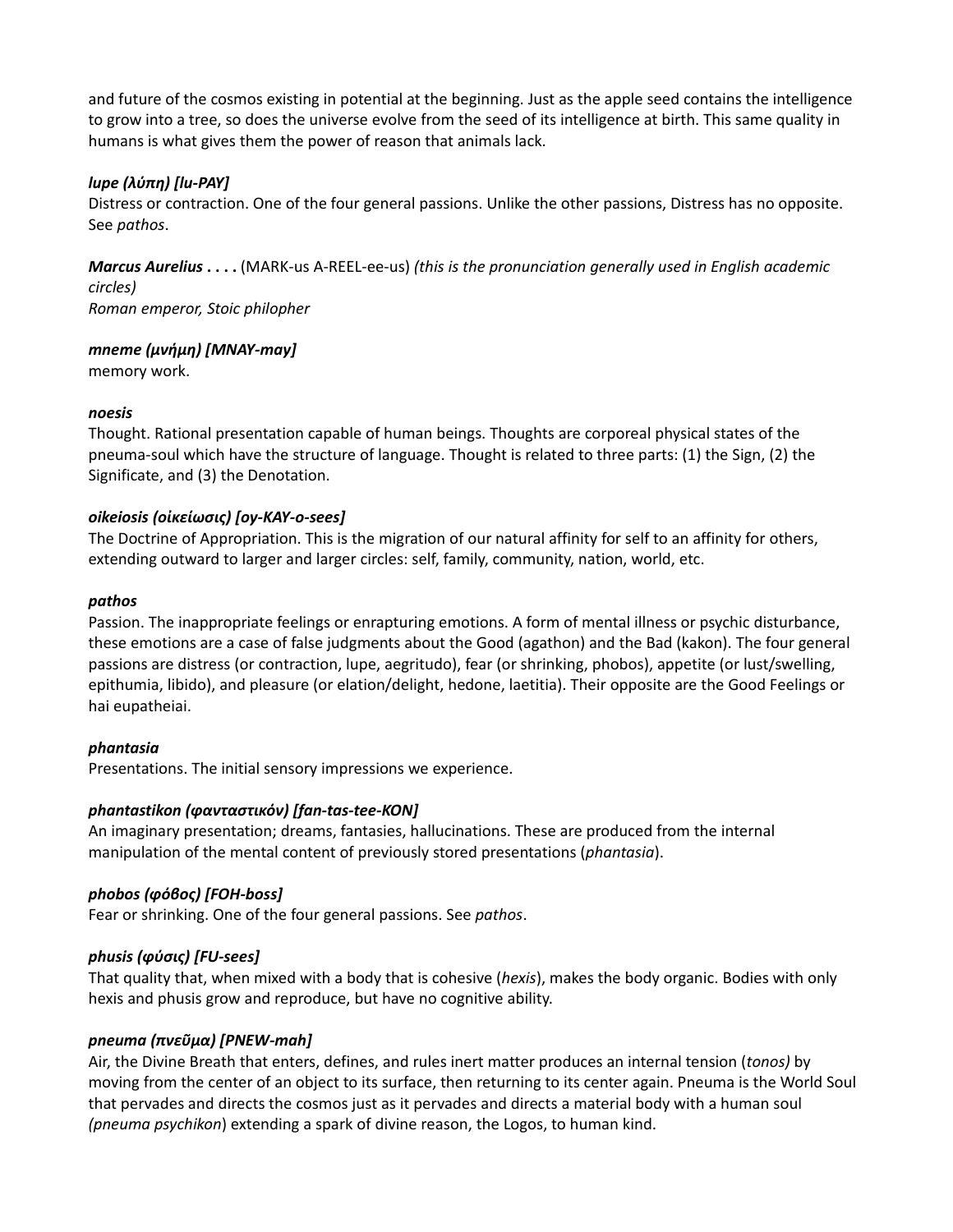### *pneuma psychikon (πνεῦμα ψυχικόν) [PNEW-mah psu-khee-KON]*

The human soul.

### *preferred*

The quality of an *Indifferent* such that it is consistent with Nature. See also, *Indifferent*.

### *prokoptôn (προκόπτων) [pro-KOP-tone]*

Making progress. Even though one has not obtained the wisdom of a sage when appropriate actions are increasingly chosen fewer and fewer mistakes will be made and one will be prokoptôn, making progress.

### *prolepsis (πρόληψις) [PRO-layp-sees]*

The Doctrine of Preconception. The human infant, althought a 'blank slate' at birth, has a number of preconceptions or innate dispositions toward forming certain kinds of concepts. The greatest of these are impulses encouraging the formation of a concept of God and the Good.

### *prosoche (προσοχή) [pro-soh-KHAY)*

The attentiveness or mindfulness that Stoics should apply to every impression and situation they face as they determine the proper judgement they need to make in order to maintain their *eudaimonia*.

### *psuche (ψυχή) [psy-KHAY)*

Soul. Animals with impulse and perception have psuche, while things that merely reproduce and grow without cognitive ability do not.

### *quality*

The Pneuma totally blended with the substratum creating a body.

### *sign*

The spoken word, whether to one's self or out loud.

### *sophrosyne (σωφροσύνη) [so-froh-SU-nay]*

See *decorum*.

### *state*

Each body made cohesive and defined by its unique mixture of the Pneuma: Cohesive state – *hexis,* Organic nature – *hexis & phusis,* Non-rational animals – *hexis, phusis, & psuche* (soul), and Rational animals (human) – *hexis, phusis, psuche, & Logos* (reason).

### *substratum*

Shapeless matter before it is permeated by the Pneuma.

### *syllogism*

Valid forms of deductive reasoning. Chrysippus developed five forms of syllogism. Syllogisms reemerged in the mid 20th Century once more formally understood and became the leading school in the development of formal logic.

### *tonos (τόνος) [TOH-nos]*

An internal tension in a body, simultaneously moving to the surface and back again, that creates the cohesive state – *hexis*.